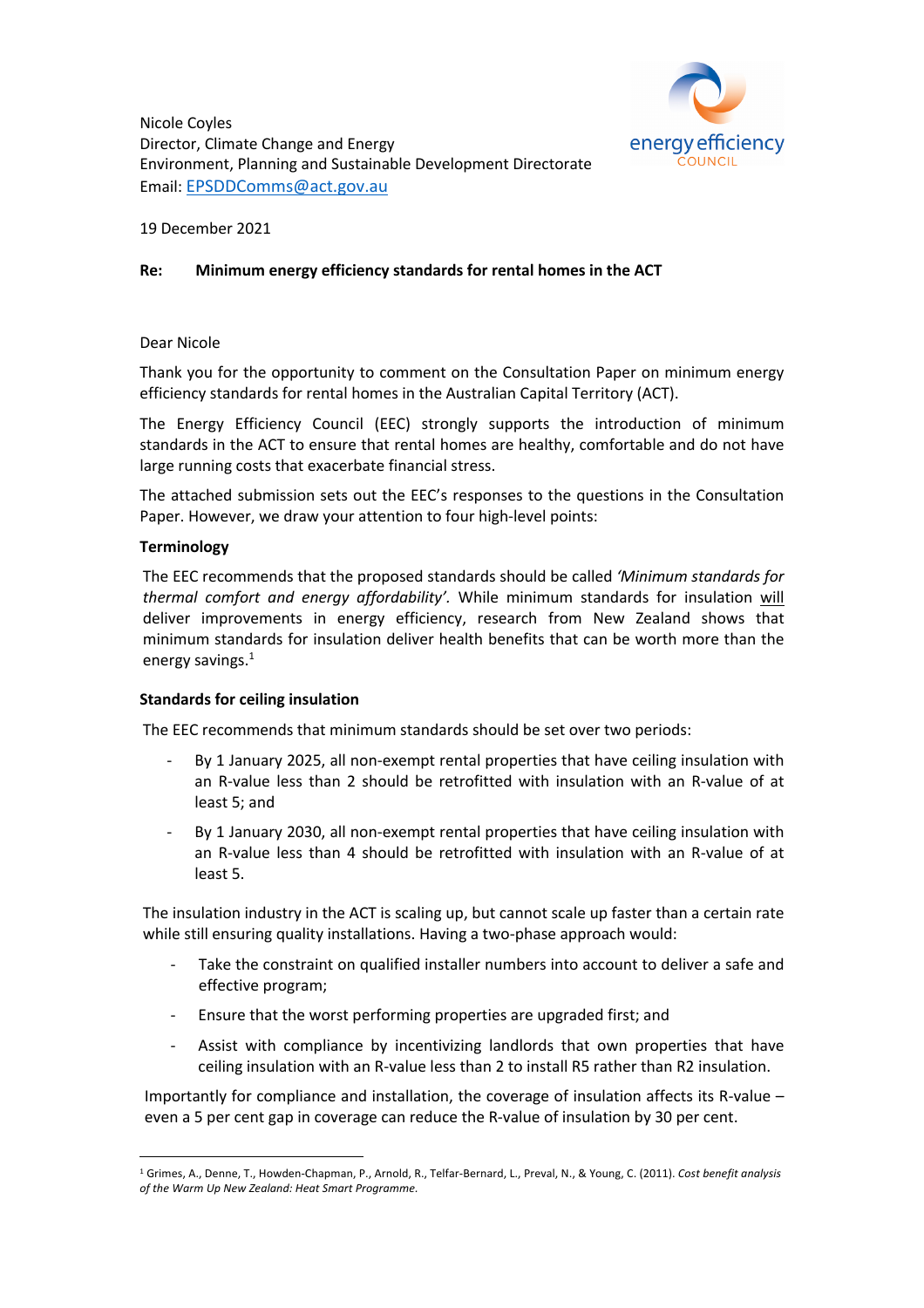#### **Standards for heating and cooling systems**

The EEC strongly recommends that the ACT Government consider minimum standards for heaters. Moving from a portable or fixed resistive electric heater to a reverse cycle space heater/cooler can dramatically reduce energy bills and significantly increase thermal comfort. Data from my own house showed that replacing panel heaters with a reverse cycle system reduced my annual electricity bill by 40 per cent and increased the internal temperatures in July mornings from around 12 degrees to 20 degrees.



# **Regulatory Impact Statement (RIS)**

The EEC agrees with the RIS's conclusion that minimum standards for rental homes for both insulation and heating systems would have positive financial impacts for renters, even if the costs of upgrades are fully passed through to consumers. However, ACIL Allen's modelling over-estimates the costs of building upgrades and underestimates their benefits. If these errors were corrected, the benefits of minimum standards for ceiling insulation and heating systems would be significantly larger. Accordingly, the EEC recommends that the RIS is revised prior to a final decision.

#### **Summary**

The EEC congratulates the ACT Government for its commitment to introduce minimum standards for thermal comfort and energy affordability, and we look forward to continuing to work with the ACT Government on this issue. If you have any questions relating to this submission, please contact me via rob.murray-leach@eec.org.au.

Yours sincerely,

Rob Murray-Leach Head of Policy Energy Efficiency Council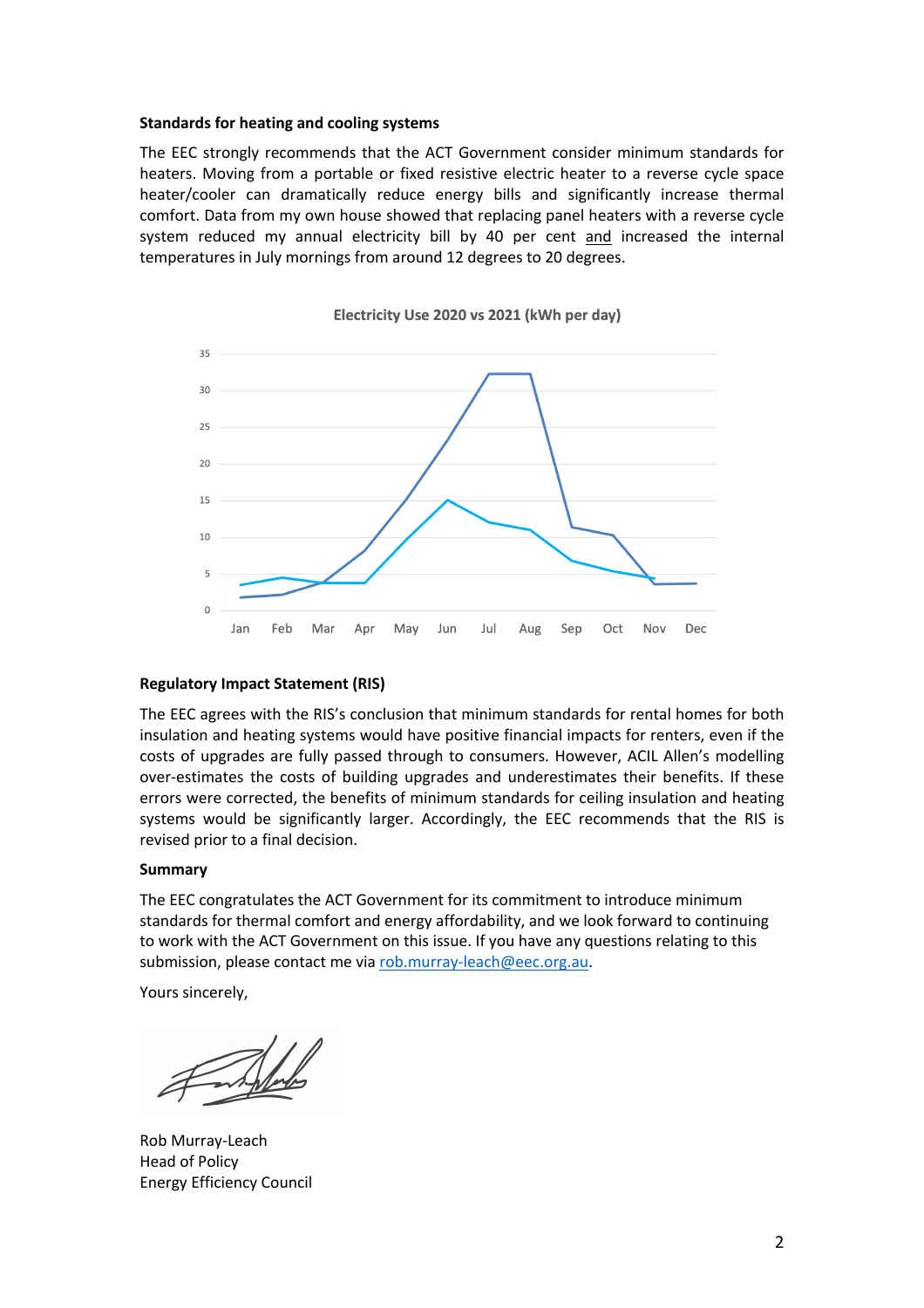

**Submission to the Consultation Paper on minimum energy efficiency standards for rental homes in the ACT**

**19 December 2021**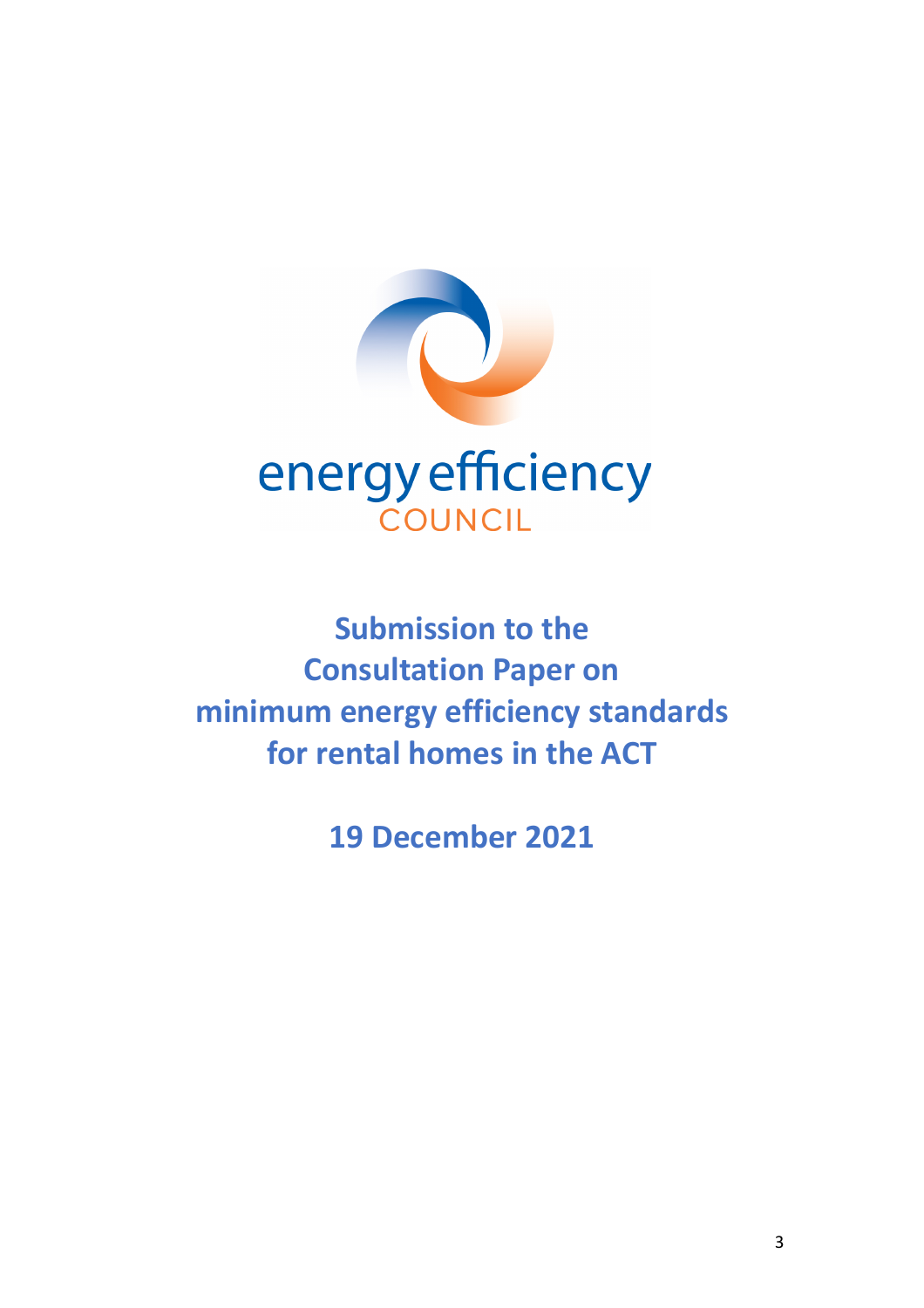# **Table of Contents**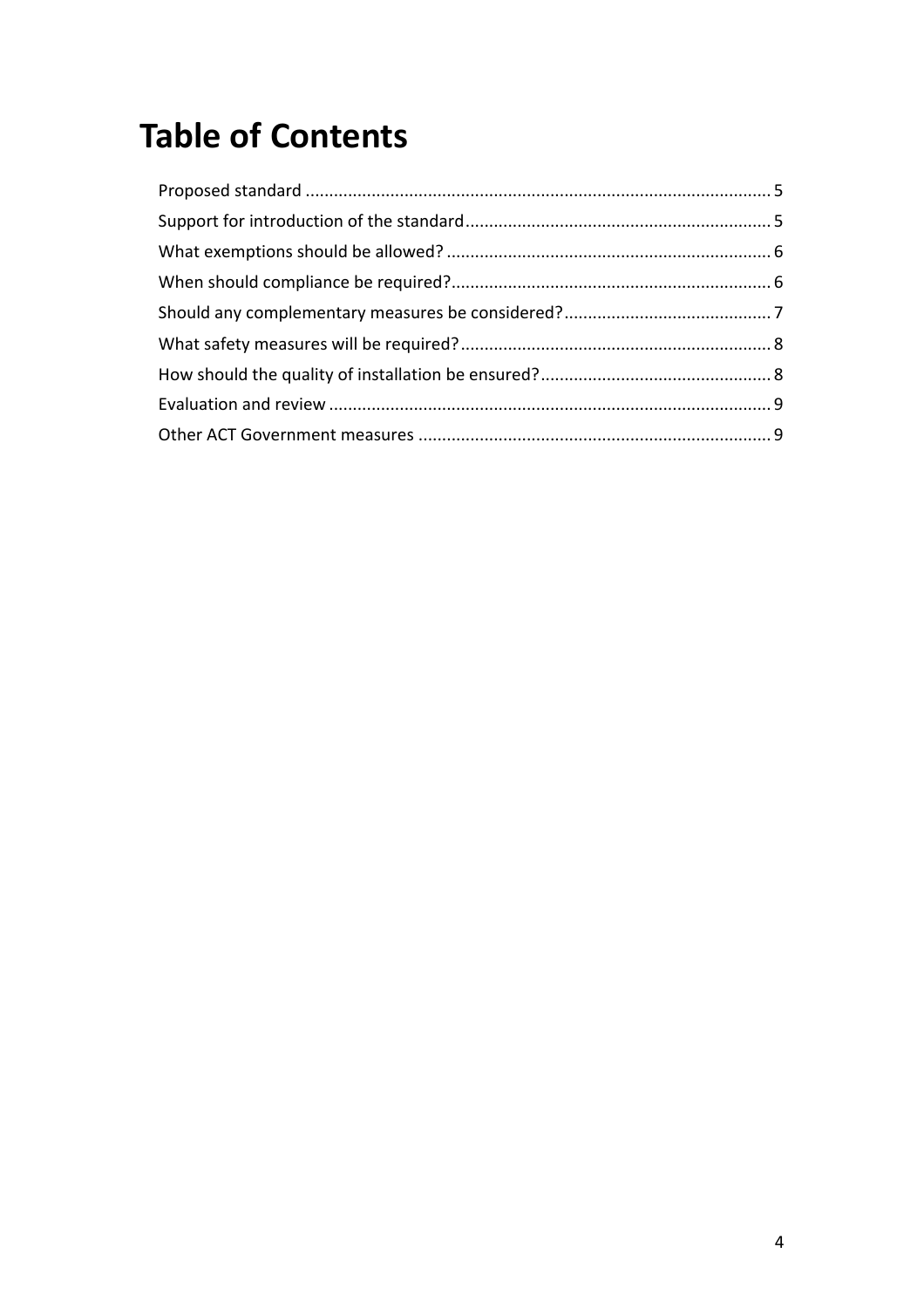# Proposed standard

**1. Are you a rental provider, renter, or otherwise have a particular interest in this matter?**

The Energy Efficiency Council (EEC) is not a rental provider or residential renter.

**2. Given the ACT Government has committed to the introduction of a minimum energy efficiency standards for rental homes and noting the reasons provided in Attachment 2, do you support the initial adoption of a ceiling insulation standard? Why or why not?**

The EEC supports the introduction of a minimum ceiling insulation standard. The EEC recommends that minimum standards for ceiling insulation should be set over two periods:

- By 1 January 2025, all non-exempt rental properties that have ceiling insulation with an R-value less than 2 should be retrofitted with insulation with an R-value of at least 5; and
- By 1 January 2030:
	- o All non-exempt rental properties that have ceiling insulation with an R-value less than 4 should be retrofitting with insulation with an R-value of at least 5.
	- $\circ$  All rental properties that have a roof that were previously exempt due to complexity (e.g. cathedral roof) should be retrofitted with insulation with an Rvalue of at least 5.

The insulation industry in the ACT is scaling up, but cannot scale up faster than a certain rate while still ensuring quality installations. Having a two-phase approach would:

- Take the constraint on qualified installer numbers into account to deliver a safe and effective program;
- Ensure that the worst performing properties are upgraded first; and
- Assist with compliance by giving a strong incentive for landlords that own properties that have ceiling insulation with an R-value less than 2 to install R5 insulation rather than R2 insulation.

**3. If you are a rental provider, do you anticipate you would need to install or upgrade ceiling insulation in your property/properties in order to meet the proposed standard?**

N/A

### Support for introduction of the standard

**4. For rental providers: What type of assistance would most help you support vulnerable and low-income renters?**

N/A

**5. For rental providers: How would this affect the rent that you would charge?**

N/A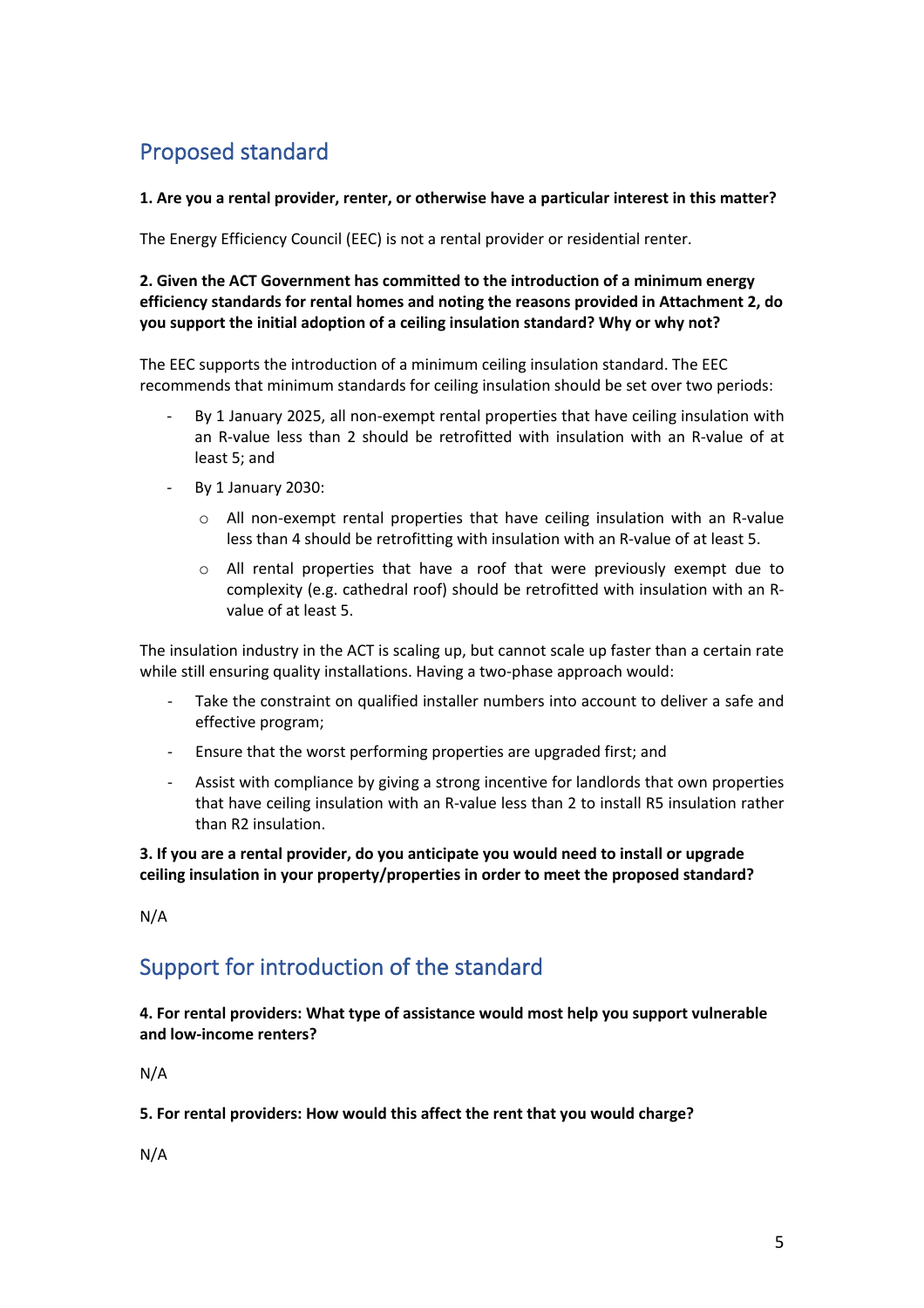# What exemptions should be allowed?

#### **6. What exemptions to the minimum energy efficiency standard should be allowed?**

Exemptions from minimum insulation standards should be allowed for:

- On a temporary basis, more time should be given for complex installations to comply with the standard. For example, the owners of top-floor apartments are likely to have to deal with strata issues to insulate their properties, and the owners of buildings with cathedral ceilings face additional complexities and expenses in insulating those properties. These complex sites should be given until 1 January 2030 to comply with the standard; and
- On a permanent basis, rental units that do not have a roof directly over a living area (i.e. they are not on the top floor of an apartment block). Rather than being considered 'exempt', these units should be considered compliant.

#### **7. Should any of the temporary exemptions listed above, or others, be allowed, and for how long?**

As above.

#### **8. What form of evidence (e.g., a building report, statutory declaration) should be required to support an exemption?**

Building report by an insulation company, building inspector or housing authority.

**9. Should rental providers be required to formally apply for an exemption, including submitting evidence? OR should rental providers just be able to claim an exemption on accepted grounds but be required to disclose the exemption and maintain the supporting evidence?**

Rental providers should be required to formally apply for an exemption.

**10. Should there be a program of compliance auditing to assess that dwellings genuinely meet an exemption, including evidence being available on request by an authorised entity?**

There should be a program of compliance auditing.

### When should compliance be required?

#### **11. How long (between 2 and 5 years) should the phase-in period be?**

The EEC recommends that:

- By 1 January 2025, all non-exempt rental properties that have ceiling insulation with an R-value less than 2 should be retrofitted with insulation with an R-value of at least 5; and
- By 1 January 2030:
	- All non-exempt rental properties that have ceiling insulation with an R-value less than 4 should be retrofitting with insulation with an R-value of at least 5.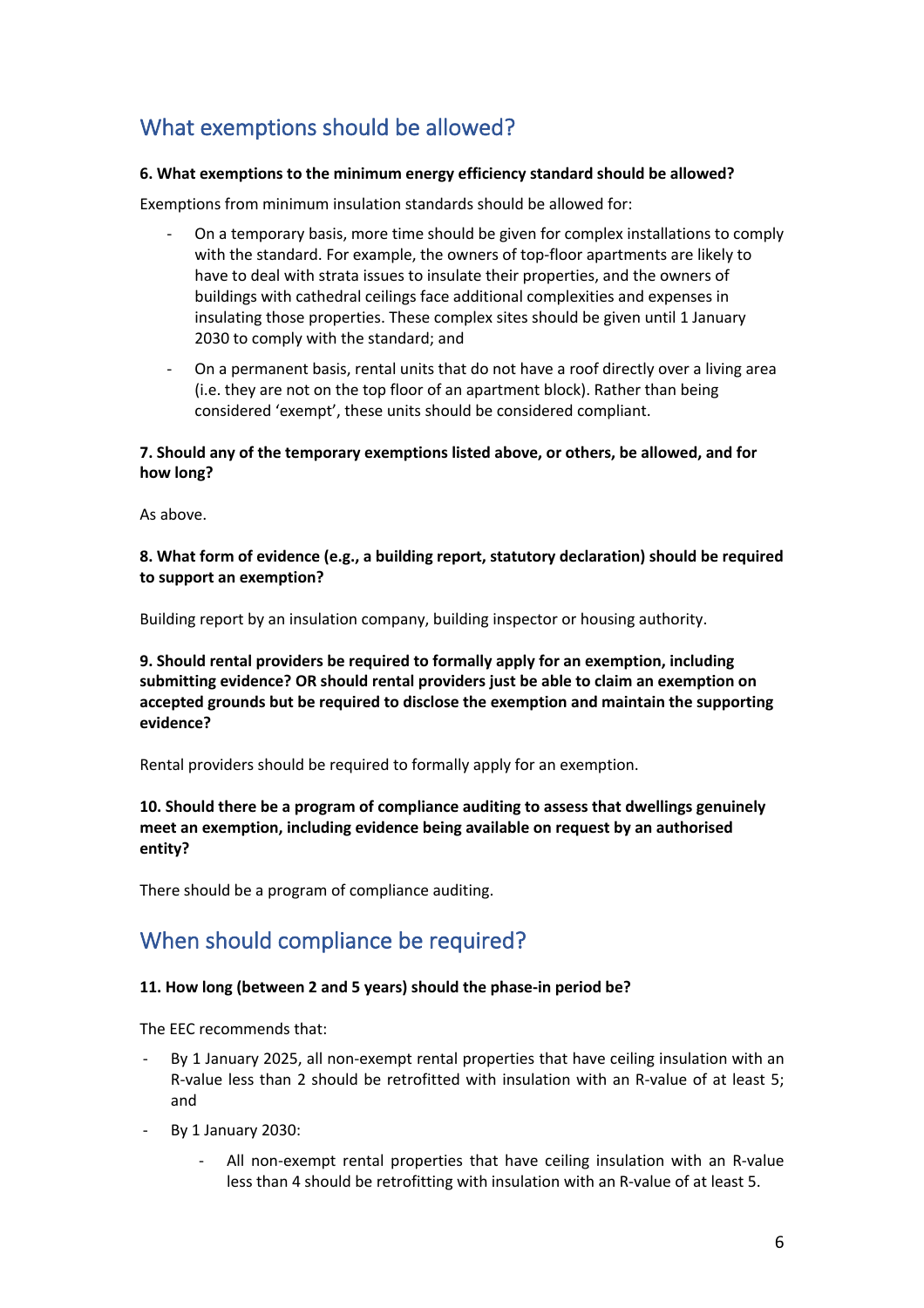All rental properties with a roof, that were previously exempt, should be retrofitted with insulation with an R-value of at least 5

#### **12. Should rental dwellings be required just to meet the standard by the end of the phasein period OR at the start or renewal of a lease, but no later than the end of the phase-in period?**

Rental dwellings should be required to meet the standard by the dates recommended above. The EEC recommends a reasonably long notice period for the introduction of the standard, so that it will not be necessary to use the signing of a new lease as the trigger for a unit being requirement to meet the standard.

**13. If the requirement to meet the standard is triggered by the start of a lease, should the work be required to be undertaken before a new lease can be entered into, or should there be a grace period of say 3 or 6 months to get the work done?**

N/A

### Should any complementary measures be considered?

#### **14. What complementary measures should be considered?**

The ACT Government should use the Energy Efficiency Improvement Scheme (EEIS) to offer incentives for upgrades, including the installation of ceiling insulation, wall insulation, underfloor insulation and draught-proofing. In particular, the EEIS should provide incentives for the replacement of older downlights with lights that are compatible with continuous and safer coverage of ceiling insulation, such as pendant lights and downlights that are rated for Insulation Contact.

The process of having a home assessed or having insulation installed can be used to also provide basic advice on other measures, including insulation, draught-proofing and curtains. The ACT Government should also consider using assessments of buildings as an opportunity to undertake Energy Efficiency Ratings (EER) that can be disclosed when a rental home is advertised for lease.

#### **15. Should the ACT Government include any complementary measures as part of the regulation (e.g., requiring draught proofing, where needed, along with insulation)?**

See answer to question 14.

#### **16. Should the ACT Government consider delivering complementary measures (whether through existing or new programs)? If so, how should they be targeted?**

The EEIS should be used to support the insulation of insulation and other measures in rental homes.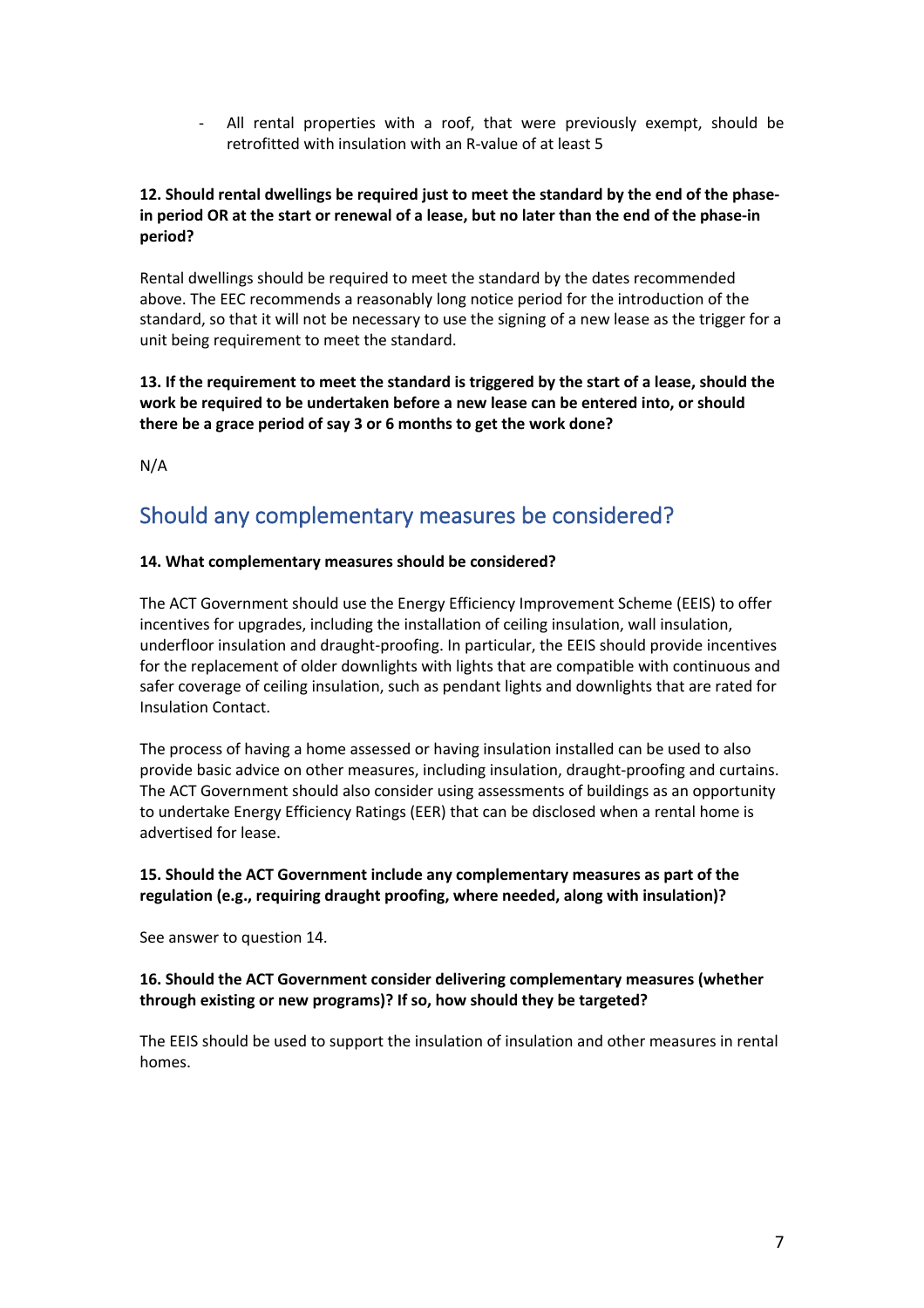## What safety measures will be required?

#### **17. What safety measures should be required? Are the proposed measures adequate?**

The EEC recommends that there should be a requirement for insulation installers to be accredited in order for the landlord to receive support from the EEIS for the installation of insulation.

The EEC also recommends that DIY installation of insulation should be actively discouraged. One way to encourage the use of appropriately trained installers is to enable a 'certificate of insulation' from an accredited installer to be used to demonstrate compliance with the minimum standard.

Spot-checks on insulation installations should be used to assess quality.

#### **18. Should "DIY" or use of unaccredited installers in rental properties be disallowed?**

The EEC recommends that the use of unaccredited installers is banned for professional insulation retrofits – any installer taking money for installation should be properly trained. The EEC recommends that DIY installation should be, at the very least, strongly discouraged.

#### **19. Should top-ups of insulation be allowed and under what circumstances?**

Top-ups of insulation should be allowed.

# How should the quality of installation be ensured?

#### **20. What quality assurance measures should be put in place? How should compliance be monitored and enforced**

See below.

#### **21. What measures to monitor compliance of the regulation should be put in place?**

Properties should only be allowed to be leased if the owner provides an EER, certificate of insulation or certificate of exemption to demonstrate compliance.

#### **22. What evidence of compliance would be acceptable?**

An EER or a certificate of insulation.

#### **23. Should mandatory disclosure of whether a property meets the minimum standard (or has a valid exemption) be required in rental advertisements and to be provided to a tenant before entering a lease?**

Advertising for a property should not disclosure if the property meets the minimum standard, but should disclosure if the property does not meet the standard. Properties that are exempt because they do not have a roof (e.g. ground-floor apartments) should be considered to meet the standard and would not need to disclose that they do not have